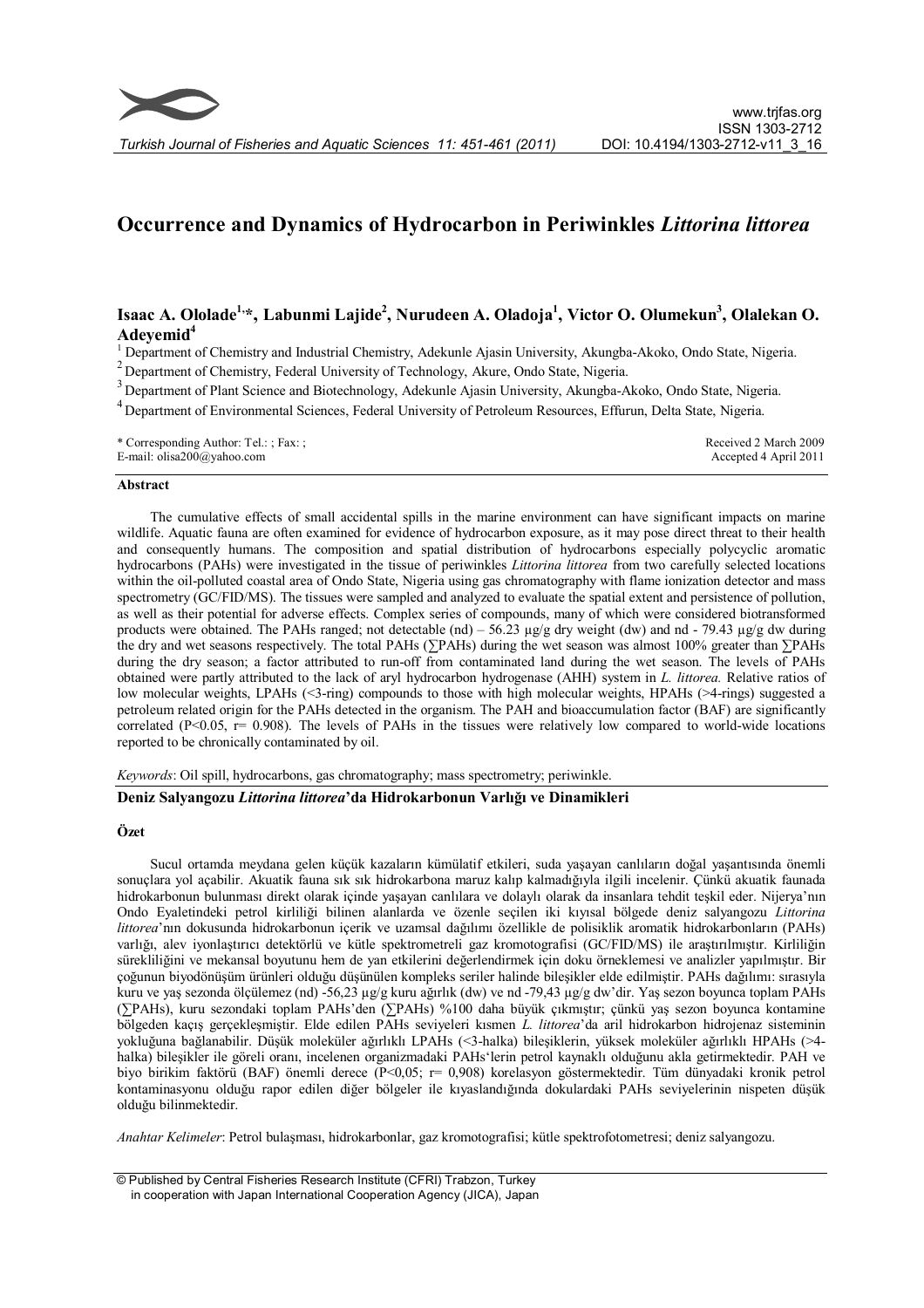## **Introduction**

Crude oil is a complex mixture of many chemical compounds, composed primarily of phenol and aromatic hydrocarbons including polycyclic aromatic hydrocarbons (PAHs) many of which are of toxicological interest (King, 1988; MacFarland, 1988; Cram *et al*., 2004). The PAHs can originate from both anthropogenic sources (such as coal gasification, accidental oil spills, as well as natural processes such as fossil fuel and wood combustion) and biogenic sources (with biogenic precursors like terpenes, pigments, and steroids) into the environment (Gevao, 1998; Asikainen *et al*., 2002; Law *et al*., 2002; Koh *et al*., 2004; Takasuga *et al*., 2007; Ololade and Lajide, 2009). As a result of their hydrophobicity and low water solubility, and vapour pressures, occurrence of PAHs in the environment is of concern due to their carcinogenic properties, and their ability to exert toxic effects through the aryl hydrocarbon receptor (AhR) mediated mechanism, similar to those of dioxins (Ghauch *et al*., 2000; Villeneuve *et al*., 2002; Ikenaka *et al*., 2005; Diane *et al*., 2006). A lot of critical reviews on hydrocarbon measurement and biotransformation in biological tissues for health effect monitoring and foodstuffs for safety reasons have been reported (Stroomberg *et al*., 2004; Shi *et al*., 2006). The aromatic hydrocarbons showed high solubility and concentration in blood and low concentration in brain, liver and kidney and these have a tendency to accumulate in adipose tissues with high probability for biotransformation (Park and Holiday, 1999; Jocelyne, 2004). It also results in death of wildlife surrounding oil spills including fish, periwinkles, seabirds and marine mammals (Moritam *et al*., 1999; Carrasco *et al*., 2006).

Apart from direct absorption from the water when oil spills, marine species such as periwinkles; a bottom feeder, are at greater risk due to close contact to the sediments (Karageorgis *et al*., 2005; Emira and Mirjana, 2007). However, these species that inhabit the intertidal zone possess a high degree of metabolic plasticity that enables them to tolerate the constantly changing environmental conditions imposed by the tidal cycle. One of such species, is the free living epibenthic animal, the periwinkle snail *L. littorea.*  This species is highly tolerant of oxygen deprivation and has also developed the ability to survive freezing. *Littorina littorea* along with some marine organisms like the periwinkles (*P. aurita*), mangrove oysters (*C. gasar*) and mussels (*M. edulis*) are preferred pollution biomonitors because apart from being sedentary or bottom feeders, they are good accumulators of heavy metals and PAHs (Rainbow and White, 1989; Wilson *et al*., 1992). The ability to assess bioaccumulation in periwinkle is important for understanding food-web dynamics and transfer of contaminants throughout the ecosystem. This concept of bioconcentration/bioaccumulation factor (BCF/BAF) is important in evaluating contaminant toxicity. In

aquatic toxicology, it is important to determine the nature and proportion of the total toxicant available to an organism to establish the degree to which bioaccumulation and adverse effects of hydrocarbons can occur. This can be achieved by using sophisticated equipment like the hyphenated technique of gas chromatography mass spectrometry (GC-MS). This hyphenated technique has been used by several authors in the quantification and qualitative evaluation of hydrocarbons components in biota (Stroomberg *et al*., 2004; Jack *et al*., 2005; Poster *et al*., 2006; Perugini *et al*., 2007).

 Aquatic assessment using the shellfish *L. littorea* is rare. The present study is one major attempt to understand what the spatial and temporal impacts of hydrocarbon spills on the gastropod periwinkle *L. littorea* collected from Ondo oil-producing coastal area in Western Nigeria, may look like. Considerable amounts of periwinkles are obtained daily for food. *Littorina littorea* is a commercially valuable periwinkle in the Niger Delta; a zone to which the study area belongs. Their value compares favourably with those of domestic livestock and fish (Dambo, 1993). In fact, the best soup within the Niger Delta region "Idikhaikon" is made with *L. littorea* and some other species. It is therefore important to investigate the ability of this species as a bio-indicator of oil polltion.

#### **Materials and Methods**

#### **Study Area**

Figure 1 shows the study area from which samples of periwinkles *L. littorea* were randomly collected. Ondo State is one of the oil producing state, located in the south western part of Nigeria. The climate is tropical with two distinct seasons: the rainy season (April–October) and dry season (November– March). The water temperature and salinity during the dry season (wet season in brackets) ranged from 29.1– 31.8°C (27.3–28.1°C) and 4.32–4.36 (3.89–3.92), respectively. The sampling sites are locations that are previously noted for large biological production and especially important for commercial fish and periwinkle. Reduction in economic productivity started in 1996 when the first oil spill occurred (ODSEPA, 2000). Oil spills of various sizes occur periodically in the area. Have been on large scale or have occurred in circumstances resulting in limitless damage to the marine environment. Large hectares of mangroves ecosystem have been destroyed through toxicity from persistent oil spillage. The yearly economic loss due to oil spill by the inhabitants cannot be quantified. Consequent upon the negative impacts of this unpalatable experience and previous studies on the sediment (Ololade and Lajide, 2009; Ololade 2010), this investigation was carried out in order to provide information on the impacts oil spill on the tissues of common edible *L. littorea* and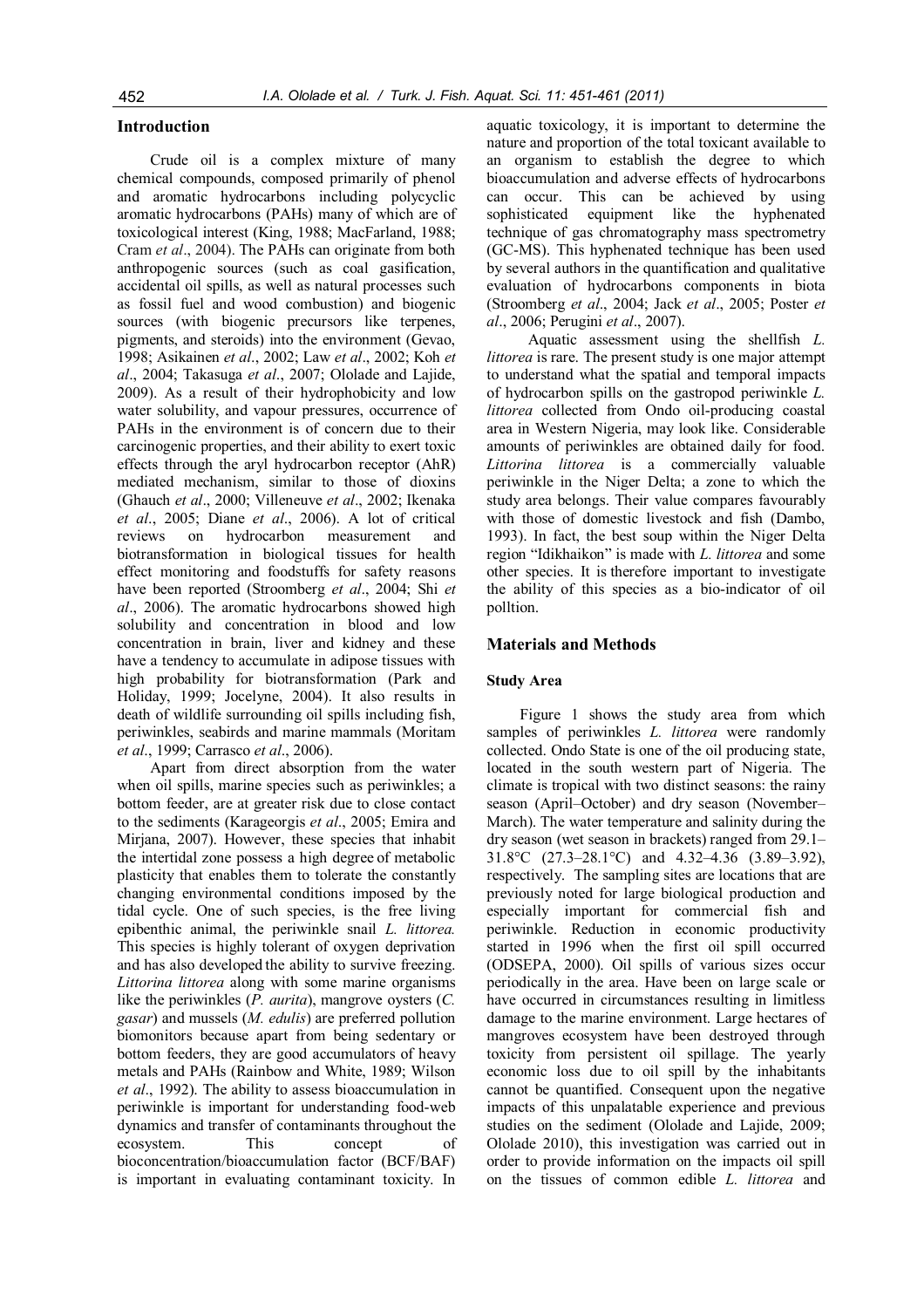

**Figure 1.** Map of the study area (inserted is the area map of Nigeria and Africa showing the geographical location).

possibly, the impact of feeding nature on pollutants concentration of the bottom feeding periwinkle.

## **Test Organism/Sampling**

The gastropod *L. littorea* is free living epibenthic animal found in intertidal locations and is widely distributed in coastal and estuarine areas in Ondo State. Basically, two locations (Site-A and Site-B as indicated in Figure 1) were selected within the study area. Some of the variables that influenced sites selected include, proximity to oil wells locations, high population density and high level of socio-economic activities, particularly fishing within the area. Dry season samples were collected in November 2004 while the wet season samples were obtained in June 2005. This was to enable investigation of possible seasonal differences in uptake/release of oil pollutants. Periwinkles *L. littorea,* numbering about thirty (30) were picked randomly from their various habitats along the river bank/intertidal zone (sediments) during each season. Samples were thoroughly washed for any adhered sediment particles. Efforts were ensured to pick larger periwinkles during the wet season as compared to the dry season. This was deliberate in order to assess the impact of bioaccumulation within the period under study since growth was expected to have occurred before the wet season collection. The periwinkles were wrapped in hexane-rinsed aluminium foil, labeled, placed on ice in the field and stored at -20°C upon return to the laboratory.

#### **Sample Preparation and Clean-up Procedure**

Extraction of hydrocarbons and clean-up of tissues for gas chromatography analysis was based on literature guidance (Ashok *et al*., 2004). The soft part of the periwinkles was obtained by cracking the shells. Approximately 10 g were placed into a clean mortar, then ground with pestle with 40 g of anhydrous sodium sulphate. The samples were extracted in soxhlet apparatus with three aliquots of methylene chloride. Internal standard (1 ml tetracosane for the aliphatic and 1 ml anthracene for the aromatic were used). The solvent extract was separated from the tissues using a separatory funnel, and then dried by mixing it with sodium sulphate. The extracts were eluted through a silica-alumina glass column for the removal of polar lipids and other biogenic interferences, and the samples were concentrated to a volume of 5 ml. The fractions were combined and dissolved in a known amount of dichloromethane prior to GC measurement. For quality assurance, a method blank was analysed.

## **Gas Chromatography-Mass Spectrometric (GC-MS) Analyses**

The capillary GC-MS analysis were performed on a Hewlett-Packed (HP) 6890 GC series instrument coupled with a 5975 Hewlett-Packed mass spectrometer (MS). The system control and the data acquisition system were controlled by a MS-DOS compatible work station. One microlitre  $(1 \mu l)$  of the worked up sample was injected into the GC instrument using a 10 µl syringe size. The gas chromatograph was equipped with a split injector (purge delay of 15 seconds, purge flow of 6.8 ml/min; injection temperature 250°C and pressure of 2.3 kpa). The capillary column used was of the Agilent 1909IS-433 models with dimensions of 30 m x 0.25 mm ID x 0.25 µm film thickness. Helium was used as a carrier gas with initial flow rate of 0.7 ml/min and average velocity of 30 cm/sec, the column was kept at 40°C initially, and then programmed to 325°C. The mass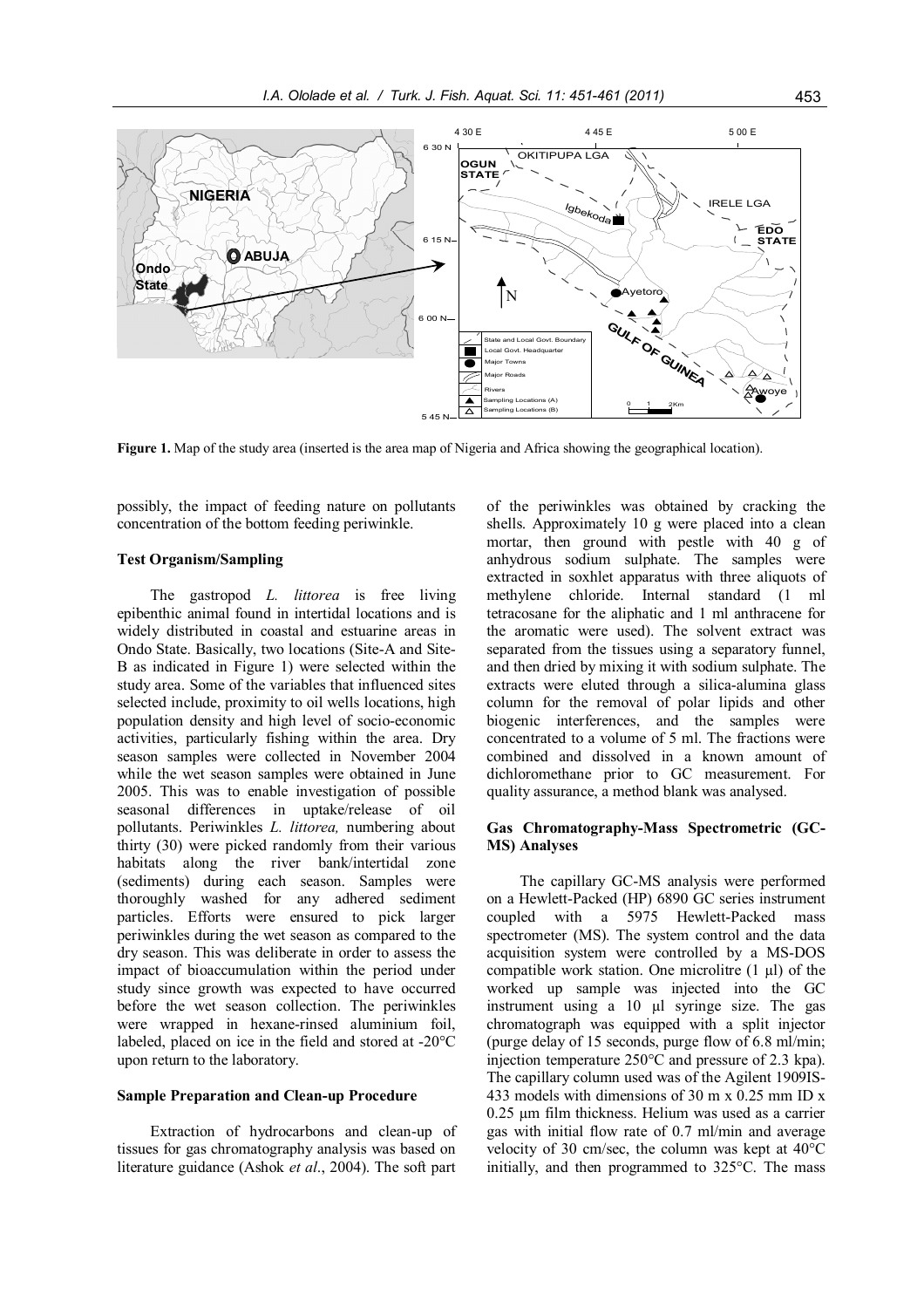spectrometer was operated from 35 to 500 Dalton (SCAN mode). The peaks in the chromatogram were identified by comparison of the retention times and spectra of reference compounds with those in the sample. The peaks were quantified using the flame ionization detector (FID).

#### **Statistical Analysis**

We performed statistical analysis by combining data from the two seasons. Statistical differences in seasonal PAHs level were determined by one-way ANOVA, followed by Duncan new multiple range test. Relationships between PAHs and other controlling factors were determined by bivariate correlation using the Pearson coefficient in a twotailed test (P<0.05). All analyses were performed using SPSS software (version 13.0).

#### **Results**

The gas chromatograms of the hydrocarbons in the tissue of *L. littorea* from site-A and site-B in both dry (November) and wet (June) seasons are presented in Figures 2a-2d respectively. The gas chromatogram gave a total of 35 and 46 identifiable peaks for both site-B and site-A during the dry and wet seasons respectively. Table 1 presents the concentration of PAHs in *L. littorea* at the two sites for both wet and dry seasons. At site-B, phenanthrene has the highest concentration was 49.24 μg/g during the dry season and 73.9 μg/g in the wet season. Similar trend in phenanthrene was also observed at site-A for both seasons. Anthracene was second highest in







**Figure 2b.** Gas chromatograms of hydrocarbons in periwinkles (*L. littorea*) from site-B during the wet season.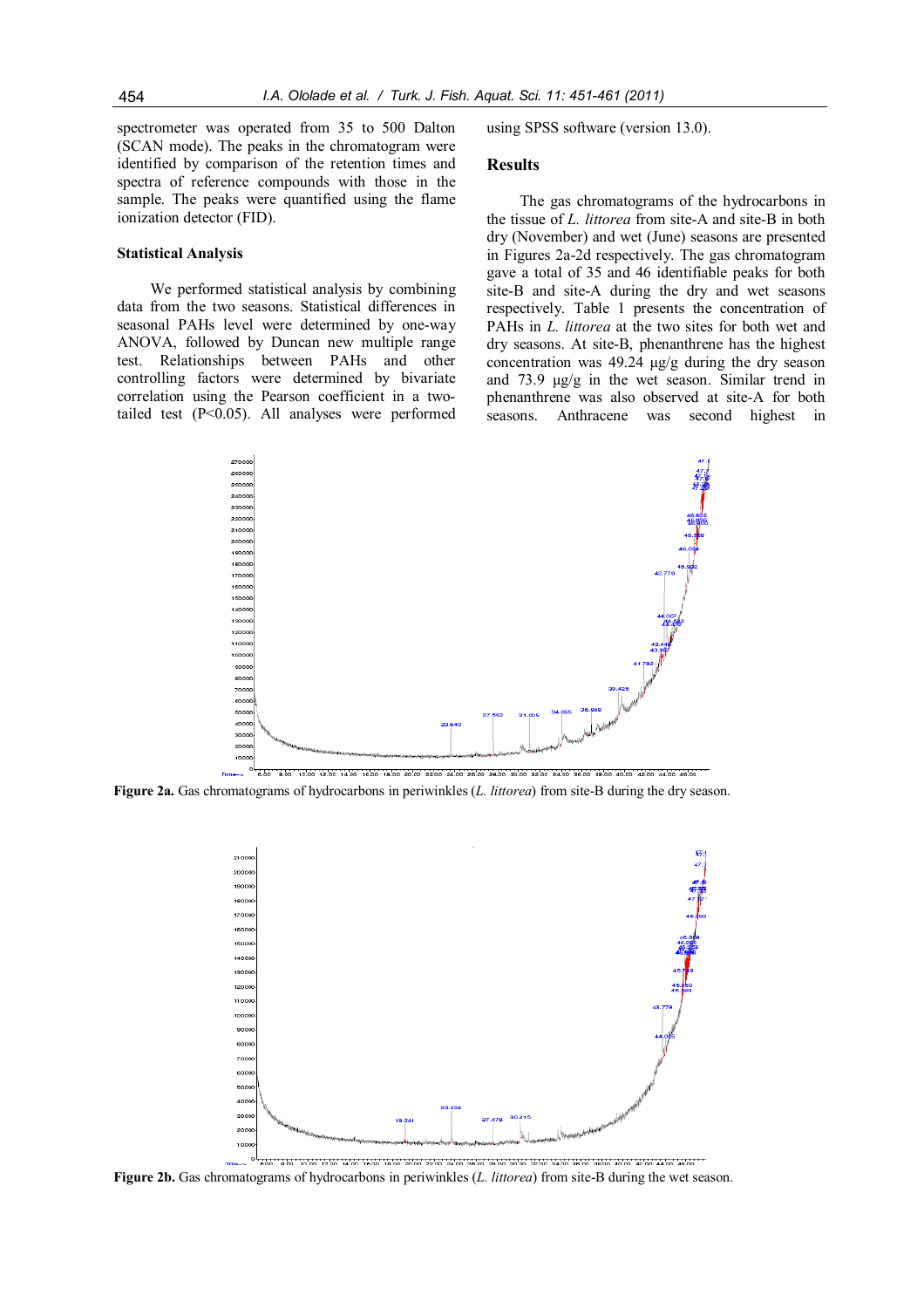

**Figure 2c.** Gas chromatograms of hydrocarbons in periwinkle (*L. littorea*) from site-A during the dry season.



**Figure 2d.** Gas chromatograms of hydrocarbons in periwinkle (*L. littorea*) from site-A during the wet season.

**Table 1.** The mean concentration  $(\pm s.d)$  of PAHs in *Littorina littorea* ( $\mu$ g/g dw)

| Sampling Locations             | $Site A-D^{\dagger}$ | Site $A - W^T$     | $Site B-DT$      | Site $B-W^{\ddagger}$ |
|--------------------------------|----------------------|--------------------|------------------|-----------------------|
| Anthracene                     | $25.02 \pm 3.46$     | $47.24 \pm 4.92$   | $32.10 \pm 5.91$ | $44.21 \pm 6.72$      |
| Phenanthrene                   | $49.24 \pm 5.03$     | $73.91 \pm 9.05$   | $56.23 \pm 8.24$ | 79.43±9.47            |
| $Azuleno(2,1-b)thiophene$      | $4.28 \pm 0.45$      | $4.32 \pm 1.02$    | $2.04 \pm 0.01$  | $2.15 \pm 0.08$       |
| Dibenzothiophene               | $0.09 \pm 0.02$      | $0.04 \pm 0.02$    | nd               | nd                    |
| Benz[a]anthracene              | $9.22 \pm 2.47$      | $15.04\pm4.84$     | $12.01 \pm 3.09$ | $17.08 \pm 3.21$      |
| Dibenzo[a,h]anthracene         | $7.04 \pm 1.24$      | $12.95 \pm 2.07$   | $10.74 \pm 3.41$ | $19.22 \pm 3.07$      |
| Carbazole                      | nd                   | $16.24 \pm 4.67$   | nd               | $13.21 \pm 2.06$      |
| Benz(e)azulene                 | $0.56 \pm 0.31$      | $1.09 \pm 0.23$    | $3.02 \pm 1.03$  | $5.41 \pm 1.54$       |
| Dibenzo $(b,e)(1,4)$ diazepine | nd                   | nd                 | $0.52\pm0.03$    | $2.01 \pm 0.04$       |
| $Benzo(1,3)$ chromene          | nd                   | $6.73 \pm 2.07$    | nd               | $9.94 \pm 2.25$       |
| Pyrolo(3,2-b)benzofuran        | $2.49\pm0.42$        | $4.06 \pm 0.93$    | $2.78 \pm 0.07$  | $5.18 \pm 1.34$       |
| Ethylacridine                  | $1.78 \pm 0.33$      | nd                 | $0.54 \pm 0.01$  | $2.76 \pm 0.71$       |
| Other PAHs                     | 14.42±8.49           | $23.45 \pm 9.34$   | 19.45 ± 8.79     | $29.76 \pm 8.98$      |
| $SumPAHs$ <sup>#</sup>         | 114.14±16.23         | $205.07 \pm 23.88$ | 139.43±18.95     | $230.36 \pm 23.69$    |

**† and ‡** represent respectively small (3.0–3.7 cm in length) and large (4.2–4.9 cm in length);

s.d: standard deviation; #: s.d calculated without using other PAHs. nd: not detectable; dw: dry weight; D – dry season, W – wet season.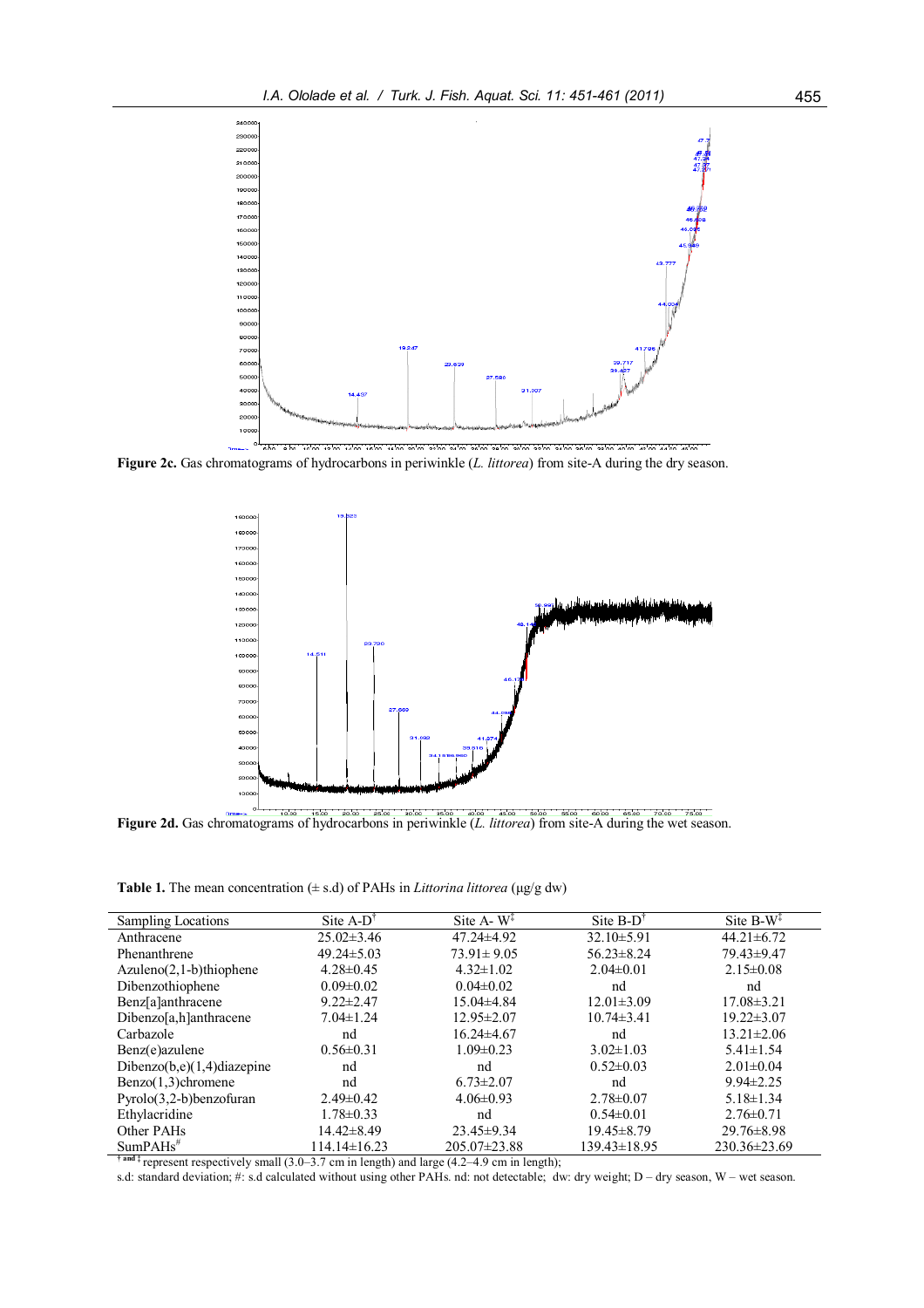concentration and followed similar trend. Carbazole was not detected during the dry season at both sampling sites. A concentration of  $16.24 \mu g/g$  at site-B and 13.21 μg/g at site-A was found in the wet season. Dibenzo(b,e)(1,4)diazepine was not detected at all in site-B but was found at very low concentration in site-A. The sum total of the PAHs in the tissue extract of *L. littorea* was lower in the dry season than in the wet season. Site-B had ∑PAH 114.14±16.23 μg/g (dry season) and 205.07±23.88  $\mu$ g/g (wet) while site-A has the highest 139.43 $\pm$ 18.95 μg/g (dry season) to 230.36±23.69 μg/g (wet season). Table 2 presents the identities of other compounds isolated from the tissue extracts of *L. littorea*. The identity of each compound was based on the retention times and comparison of their mass spectra data in the GC- mass spectrometer computer library. These categories of compounds with the exception of a few are functionalized hydrocarbons. The mass spectrometric details (those of toxicological importance) of some identified compounds are presented in Figure 3.

## **Discussion**

The peaks of the chromatograms followed similar trend except for the wet season in extracts from site-A where several unresolved complex mixture were noticed with completely different patterns of retention time of identified compounds. The unresolved complex mixture may be responsible for the limited number of identified compounds from this extract. The unresolved nature of the mixtures coupled with some identified heterocyclic compounds is indicative of petroleum hydrocarbon source (Genki, 1982). The ∑PAH found in the tissue of *L. littorea* is a cause for concern because this species constitutes a major part of food to the people of the area studied and a world-wide food source. The source of these

| <b>Table 2.</b> Other compounds identified with their retention index |  |  |  |  |
|-----------------------------------------------------------------------|--|--|--|--|
|-----------------------------------------------------------------------|--|--|--|--|

hydrocarbons can only come from frequent oil spills that occur in the areas under study.

Contaminated sediments can directly affect bottom-dwelling organisms and represent a continuing source for toxic substances in aquatic environments that may affect wildlife and humans via the food chain. This was found to be true in the present study because greater number of PAHs were detected in the tissues of *L. littorea* (Table 1), than in sediments as reported in another study (Ololade and Lajide, 2009). The tables equally reflect on the strength of *L. littorea* as good indicator of hydrocarbon pollution. Overall, the contamination pattern for total PAHs within the two sites was observed in the following decreasing order: Site-B > Site-A at both seasons**.** Anthracene and phenanthrene were not only predominant but also abundant within the two sites at both seasons; azuleno [2,1 b]thiophene; pyrrole [3,2-b]benzofuran and ethylacridine were detected at quantifiable concentrations at both sites except for the absence of ethylacridine during the wet season at Site-A; carbazole and benzo [1,3]chrome were both detected only during the wet season but at abundant concentration at both sites; other PAHs (many occurring in modified forms) were detected at variance at both sites during the two seasons. The presence of some modified forms of PAHs (with their RTs in brackets) such as; 9,10-diethyl-9-10 dihydroanthracene (44.000); 5-methyl-5H-Naptho[2,3-c] carbazole (23.637); 2-benzo[1,3]dioxo-5-yl-8-methoxyl-3-nitro-2H-chrome (23.721); 9,10 dihydro-9,9,10-trimethylanthracene (34.092) and 7 methyl-7H-dibenzo(b,g)carbazole (46.083) were also observed. Consequently, consumption of contaminated periwinkle may lead to human exposure to these complex series of compounds. Positive correlations (P<0.05) were observed between PAHs that were detected at both locations and between the

| Some Other Compounds                        | RT/min | Area $(\% )$ | $m/z$ (% Quality)                  |
|---------------------------------------------|--------|--------------|------------------------------------|
| 3-methyl heneicosane                        | 44.654 | 2.55         | 43.1(70.1),57(78.5),281.2(100)     |
| 11-methyl nonacosane                        | 45.928 | 2.96         | 41.0(76.2), 97.0(79.4), 57.1(81.4) |
| 13-methylethyl-cyclopentane                 | 46.560 | 4.42         | 97.1(48.), 83.0(57.6), 69.1(100)   |
| Bis (2-ethylhexyl) phthalate                | 43.782 | 11.09        | 167(34), 57(35), 149(100)          |
| 11H-Dibenzo(b,e)(1,4)diazepine-11-one       | 47.534 | 2.11         | 195(79), 281(86), 238(100)         |
| 9,10-Anthracenedione                        | 50.999 | 15.64        | 152(60), 180(82), 208(100)         |
| 4,5-Ethylene-8,9-dimethoxy-6-phenanthridone | 47.389 | 1.24         | 119(36), 139(39), 281(100)         |
| Benzofuran-2-one                            | 46.259 | 1.47         | 57(49), 73(92), 207(100)           |
| 1,2-benzendicarboxylic acid                 | 43.772 | 11.09        | 167(34), 37(35), 149(100)          |
| 5-methyl-2,2,2-trimethyl benzoic acid       | 39.430 | 8.84         | 147(58), 281(87), 73(100)          |
| 1,3-bis (trimethylsilyl) benzene            | 39.430 | 3.26         | 207(66), 73(83), 40(100)           |
| Dodecamethyl cylopentasiloxane              | 14.511 | 3.64         | 267(73), 73(92), 355(100)          |
| Dodecamethyl cyclohexasiloxane              | 19.243 | 3.38         | 429(52), 73(66) 341(100)           |
| Dodecamethyl pentasiloxane                  | 23.637 | 2.79         | 147(54), 281(57), 73(100)          |
| Cholesta -3,5-dien-7-one                    | 39.720 | 11.61        | 55(63), 174(76), 40(100)           |
| Phosphetane                                 | 46.840 | 0.13         | 282(34), 43(36), 91(100)           |
| 3-ethylcyclopentanecarboxamide              | 43.995 | 3.16         | 73(34), 45(53), 207(100)           |
| 2-methyl-1-adamantaneacetamide              | 47.337 | 5.59         | 41(49), 73(67), 207(100)           |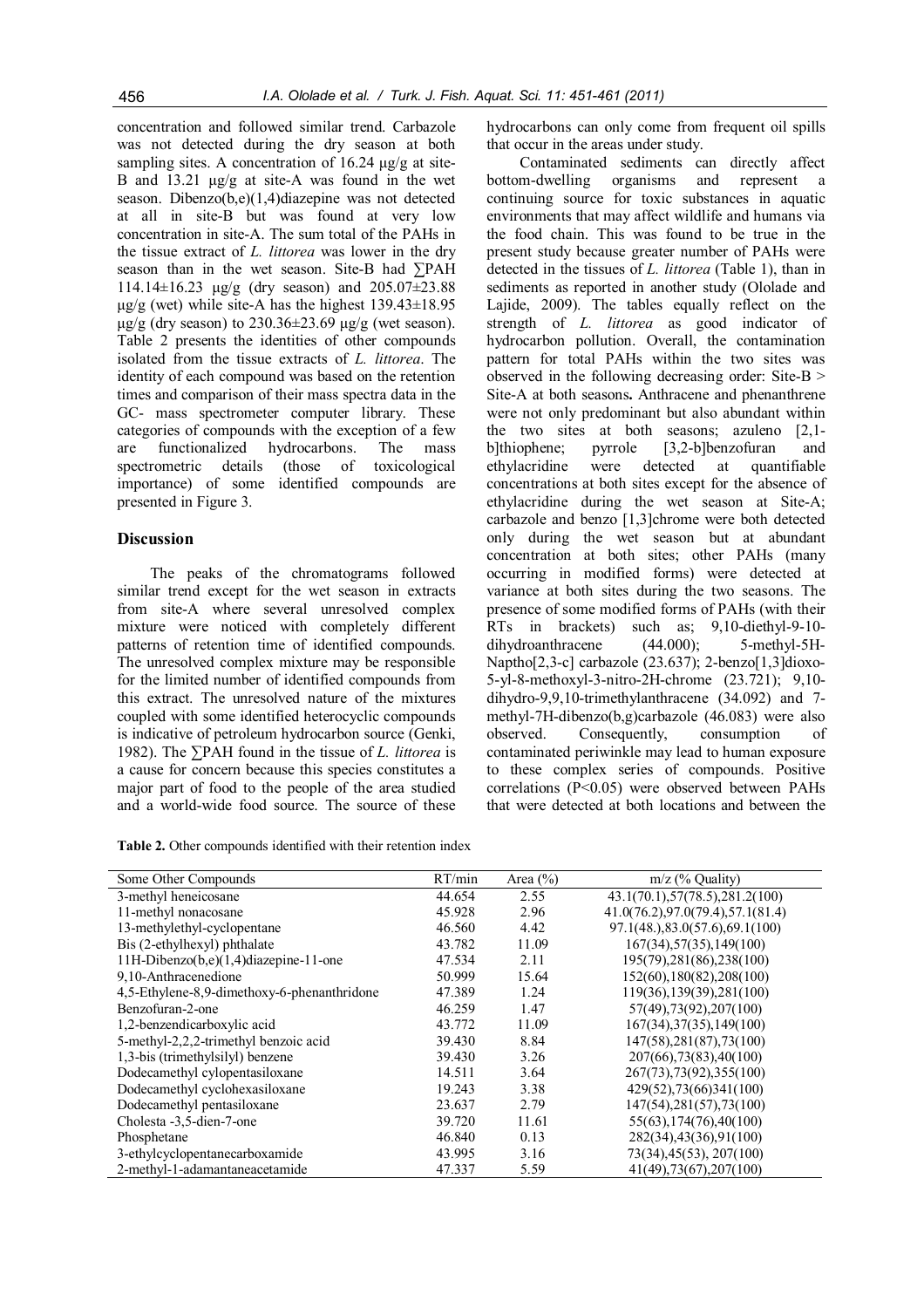

**Figure 3.** Mass spectrophotometric details of some compounds of toxicological interest.

two sites (Figures 4a and 4d). All these are indicative of probable similar source and distribution pattern. Using the result of the GC analysis of the water as reported (Ololade, 2008), PAH-BAF in *L. littorea* (Figure 5) was also significantly positively correlated  $(r = 0.908, P < 0.05)$ .

## **Diagnostic Assessment of Possible Elevated Concentrations and its Significance**

Lower molecular PAHs (LPAH) (<3 rings) were very few as can be observed in Table 1. They constituted about 25% and 30% of the total amount of PAHs determined in the study during the dry and wet seasons respectively. The contribution of HPAHs (4 and 5 rings) was observed to be dominant across the study sites. The methylated phenanthrenes/anthracene

and the parental PAH phenanthrene, can be contributed by direct spillage of petroleum compounds. This hydrocarbon pattern, mainly dominated by the heavier hydrocarbons, alkylsubstituted PAHs suggests exposure to highly weathered petroleum mixture (Neff, 2002; Barron and Holder, 2003).

The enzyme, aryl hydrocarbon hydroxylase (AHH) is responsible for the metabolic modification of foreign organic compound in some biota. This has been reported to be lacking in *L. littorea* (Neff, 1979) and may be responsible for the high level of PAHs reported in this study. In addition, the gastropods; the class to which *L. littorea* belongs has been found to exhibit reduced activity on exposure to sub-lethal concentration of PAHs. This has led to a range of detrimental physiological responses resulting in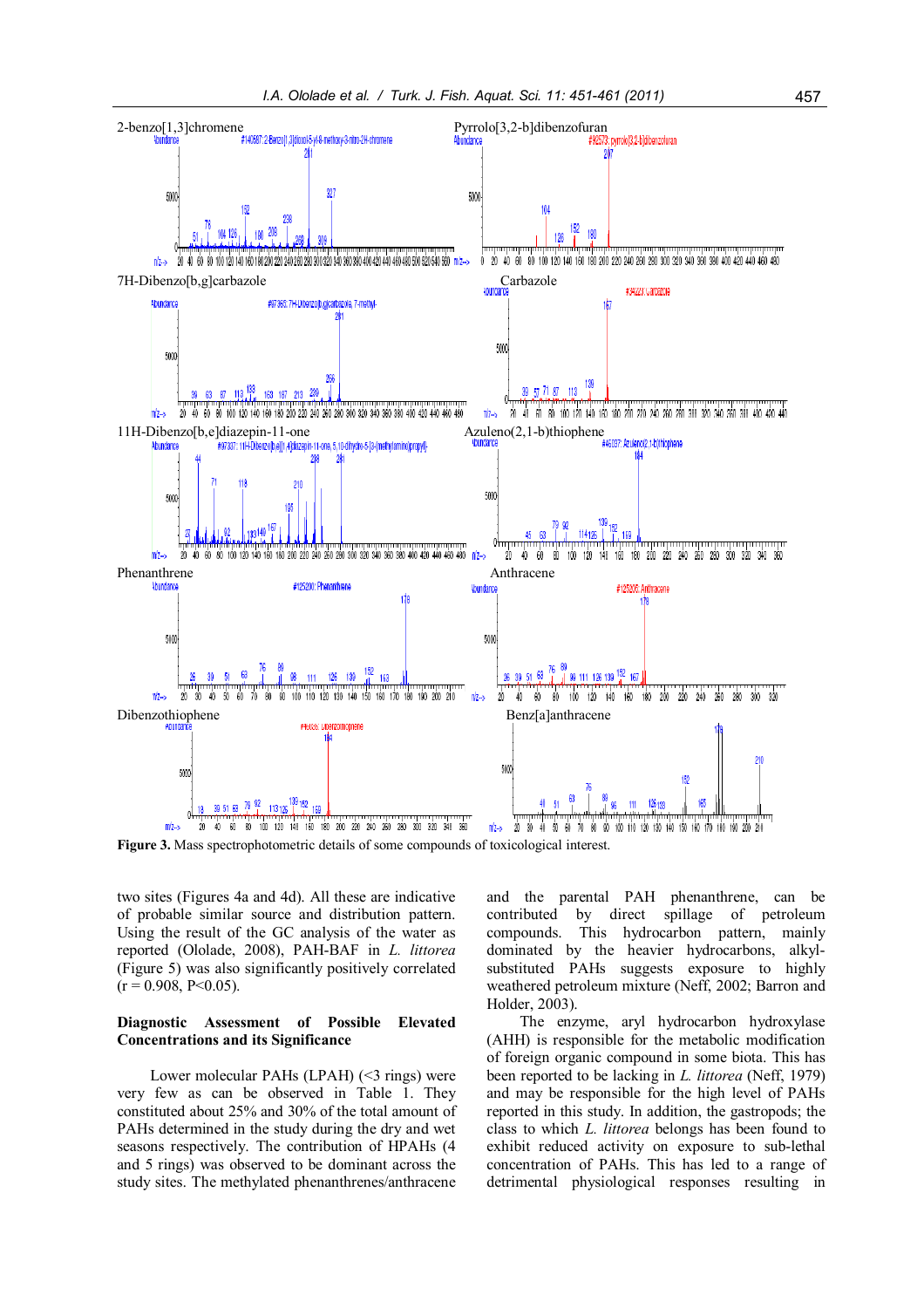

**Figure 4a.** Correlations of PAHs between dry (D) and wet (W) seasons in site-A.



**Figure 4b.** Correlations of PAHs between dry (D) and wet (W) seasons in Site-B.



**Figure 4c.** Correlations of PAHs between the dry (D) seasons at both sites.



**Figure 4d.** Correlations of PAHs between wet (W) seasons at both sites.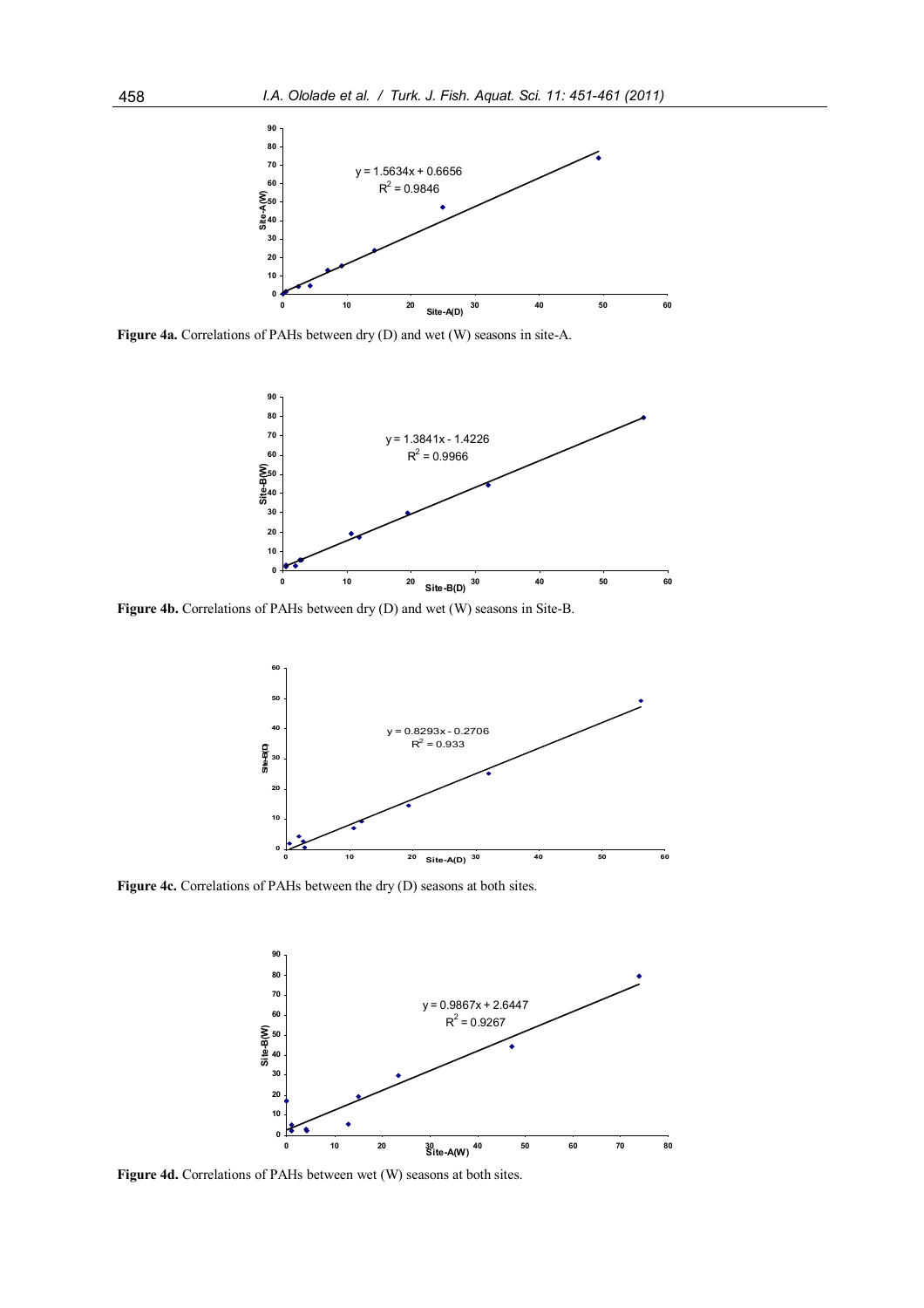

**Figure 5.** Correlation of PAHs and their bioaccumulation factor (BAF) in the tissues of *L. littorea*. Periwinkles appeared to retain the KPAHs to a greater extent than fish. This is in agreement with literature (Eisler 1987).

histopathological effects such as changes in feeding or other behaviour, growth reduction and reduced reproductive capacity and most importantly, carcinogenicity (Chapman *et al*., 1998; Robertson, 1998; Johana, 2005). Thus, metabolic rates increased due to hydrocarbon association in the body tissues with resultant increase in secretion and excretion. Consequently, energy expenditures increased while less energy (reduced carbon flux) is available for growth and reproduction (Widdows *et al*., 1982; Bayne *et al*., 1982). In mesocosm experiments, hydrocarbon oil has been reported to affect negatively the recruitment of the edible *L. littorea* and its crawling rates (Hargrave and Newcombe, 1973; Linden, 1977; Gray, 1987). All the above effects are particularly of interest in relation to the utilization of this marine resource for food. The low concentration of hydrocarbon in the tissues as compared with locations reported to be chronically contaminated may lead to increased rate of oxygen consumption at the initial stage (Miller and Connell, 1980; Bayne *et al*., 1982).

#### **Variation in PAHs Between Sites**

Strong variations in water level, notable stress caused by wave action and reduction in salinity are prominent characteristics of the intertidal zone which may affect concentrations of pollutants in marine species. The analysis of variance  $(ANOVA, P<0.05)$ shows significant mean difference in concentrations of PAHs between the two sites during the dry season  $(p = 0.024)$  but without any significant difference during the wet season ( $p = 0.093$ ) probably due to the flow actions of the river system during the wet season. Between the dry and wet seasons at the same location, significant mean differences were recorded; site-A ( $p = 0.037$ ) and site-B ( $p = 0.019$ ). With due considerations to PAHs that were isolated at both seasons, significant positive correlations  $(P<0.01)$ were recorded between site-A  $(r = 0.992, N = 8)$  and site-B  $(r = 0.999, N = 9)$ . Similarly, positive correlations were found between same compounds in

dry season  $(r = 0.994, N = 7)$  and wet season  $(r = 1.994, N = 7)$ 0.992,  $N = 7$ ). Slight variations in PAH concentrations between sites suggests different sources of contamination. Different salinity gradients and other environmental factors may result in marked changes in community structure over short distances. However, PAHs originate mainly from petrogenic source (Neff, 2002; Barron and Holder, 2003). Generally lower level of PAHs in the small *L. littorea* during the dry season would be taken as an indicator of higher degree of accumulation in bigger *L. littorea*. The concentration levels are comparable to heavily polluted sites in urban, coastal major oil-producing areas of Rivers and Bayelsa States in Nigeria (Essien and Antai, 2005; Ideriah *et al*., 2005; Jack *et al*., 2005). Moreover, significant proportions of PAHs in the tissues are heavier PAH compounds, which are generally considered to be more carcinogenic. Thus, in terms of PAH pollution, marine seafood's quality of the studied areas may be worse than those of other locations with similar concentration level.

#### **Tissue Tolerance and its Significance**

The tissues of periwinkles appear as a suitable indicator of PAHs based on the relatively high tolerance (up to ppm level) to these organic pollutants. The observed values for some of the PAHs were much higher than the 10 mg/l recommended for refinery effluents in Nigeria (Federal Environmental Protection Agency, FEPA, 1991). This further demonstrates the bioaccumulative potential of *L. littorea*. The present levels of PAHs, (all in ppm level) seem not able to pose significant stress to the local benthic *L. littorea*. The hard shell of this organism may probably be playing significant role in exchange of organic pollutants. This assertion deserves further investigation. However, as other benthic organisms may not be as tolerable as periwinkle, it is less certain whether the present levels of these trace organic pollutants are threatening other local benthic organisms.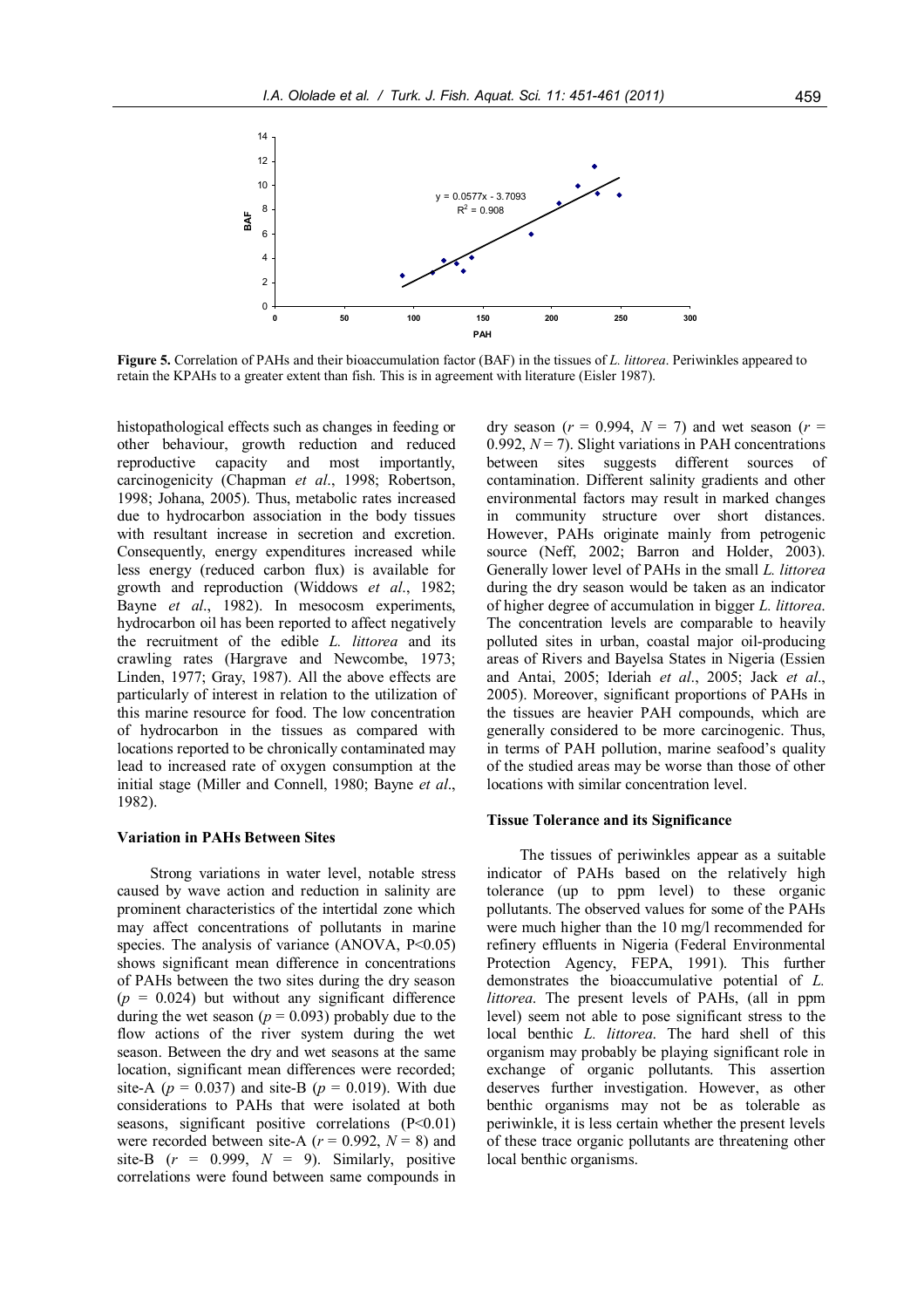## **Conclusion**

The present study shows that tissues of *L. littorea* contain high levels of PAHs with high percentage occurring in various modified forms. This is considered a serious signal mainly to resident bottom feeders and to some extent migratory surface feeders. The levels obtained have the potential to cause detrimental histopathological changes to *L. littorea.* Despite the knowledge that had been obtained on the background levels of anthropogenic contaminants in the oil-producing coastal area of Western Nigeria, a number of important links to the establishment of a sound and reliable risk assessment for the entire coastal ecosystem are still not available. The following is a list of recommendations to the authority on works and studies that are necessary in order to assess the risk faced by the coastal ecosystem as a whole as well as to ensure proper conservation of the entire coastal region:

a) Investigation of the loadings and forms of trace organic contaminants (petroleum hydrocarbons including PAHs, total PCBs and organochlorine pesticides) in tissues of economic marine organisms, especially those that are food sources.

b) Assessment of the ecotoxicological effects of trace organic contaminants both on common resident and non-resident bottom/surface feeders.

c) Identification of the sources of trace organic contaminants in the ecosystem.

d) It will also be worthwhile studying the possible sub-lethal effects of petroleum in laboratory set-up.

#### **Acknowledgement**

The authors are very grateful to Dr. Stefan Louw and Désirée Prevoo of the gas chromatography-mass spectrometry laboratory, Central Analytical Faculty of Stellenbosch University, South Africa for assistance in the hydrocarbon analysis. We are grateful to all anonymous reviewers for critical review of the manuscript. Thanks also to Dr Stephen and Shola Ololade for providing the necessary support in South Africa.

## **References**

- Ashok, D.D., Bruce, W.D. and Amy, M.T. 2004. Petroleum hydrocarbons in sediments and ribbed mussels (*Geukensia denissa). NEFSC publication*. ww.nefsc.noaa.gov.
- Asikainen, A.H., Kuusisto, M.P., Hiltunen, M.A. and Ruuskanen, J. 2002. Occurrence and destruction of PAHs, PCBs, ClPhs, ClBzs, and PCDD/Fs in ash from gasification of straw. Environmental Science and Technology, 36: 2193-2197.
- Barron, M.G. and Holder, E. 2003. Are exposure and ecological risks of PAHs underestimated at petroleum contaminated sites? Human Ecological Risk Assessment, 9: 1533-1545.
- Bayne, B.L., Widdows, J., Moore, M.N., Salkeld, P., Worrall, C.M. and Donkin, P. 1982. Some ecological consequences of the physiological and biochemical effects of petroleum compounds on marine mollusks. Philosophical Transactions of the Royal Society, London, 297: 219-219.
- Carrasco, J.M., Lope, V., Perez-Gomez, B., Aragones, N., Suarez, B., Lopez-Abente, G., Rodriguez-Artalejo, F. and Pollan, M. 2006. Association between health information, use of protective devices and occurrence of acute health problems in the Prestige oil spill cleanup in Asturias and Cantabria (Spain): a cross-sectional study. BioMed Central Public Health, 36(1): 1.
- Chapman, H.F., Kitching, R.L. and Hughes, J.M. 1988. Behaviour responses of *Polinices incei* (Gastropoda: Naticidae) to diesel oil contamination in sediments. Australian Journal of Marine and Freshwater Research, 39: 435-440.
- Cram, S., Siebe, C., Ortíz, R. and Herre, A. 2004. Mobility and persistence of petroleum hydrocarbons in tropical peat soils in south eastern Mexico. Soil and Sediment Contamination, 13: 41-360.
- Dambo, W.B. 1993. Tolerance of the periwinkles to refined oils. Environmental Pollution, 79: 203-293.
- Emira, M. and Mirjana, B. 2007. Determination of mineral oil-petroleum hydrocarbons in river sediments. Desalination, 213: 135-140.
- Essien, J.P. and Antai, S.P. 2005. Negative effects of oil spillage on beach microalgae in Nigeria. World Journal of Microbiology and Biotechnology, 21: 567- 573.
- Federal Environmental Protection Agency (FEPA) 1991. National Environmental Protection (Effluent Limitation) Regulations, Nigeria. Compendium of Environmental Laws of African Countries/ Sectoral Environmental Laws and Regulations, 6: 151-167.
- Genki, M. 1982. Comparative study as organic constituents in polluted and unpolluted inland aquatic environment-IV: Indicators of hydrocarbon pollution for waters, Water Research, 16: 1521-1527.
- Gevao, B., Jones, K.C. and Hamilton-Taylor, J. 1998. Polycyclic aromatic hydrocarbons (PAH) deposition to and processing in a small rural lake, Cumbria UK. The Science of the Total Environment, 215: 231.
- Ghauch, A., Rima, J., Fadchingeo, C., Suptil, J. and Martin-Bowger, M. 2000. Temperature phosphorescence analysis of PAHs using an imaging sensing system combined with a bifurcated optical filter and a cooled charge coupled device detector. Talanta, 51: 807-816.
- Gray, J.S. 1987. Oil pollution studies of the solbergstrand mesocosms. Philosophical Transactions of the Royal Society, London, 316(1181): 641-654.
- Hargrave, B.T. and Newcombe, C.P. 1973. Crawling and respiration as indices of sublethal effects of oil and a dispersant on intertidal snail, Littorina littorea. Journal of Fishery Resource Board of Canada, 30: 1789-1792.
- Ideriah, T.K., Braide, S.A. and Briggs, A.O. 2005. Distribution of lead and total hydrocarbons in tissues of periwinkles (*Tympanotonus fuscatus* and *Pachymelania aurita*) in the upper Bony River, Nigeria. Journal of Applied Sciences and Environmental Management, 10(2): 145-150.
- Ikenaka, Y., Heesoo, E., Eiki, W., Fuyio, K. and Yinchi, M. 2005. Estimation of sources and inflow of Dioxins and Polycyclic Aromatic Hydrocarbons from the sediment core of Lake Suwa*,* Japan. Environmental